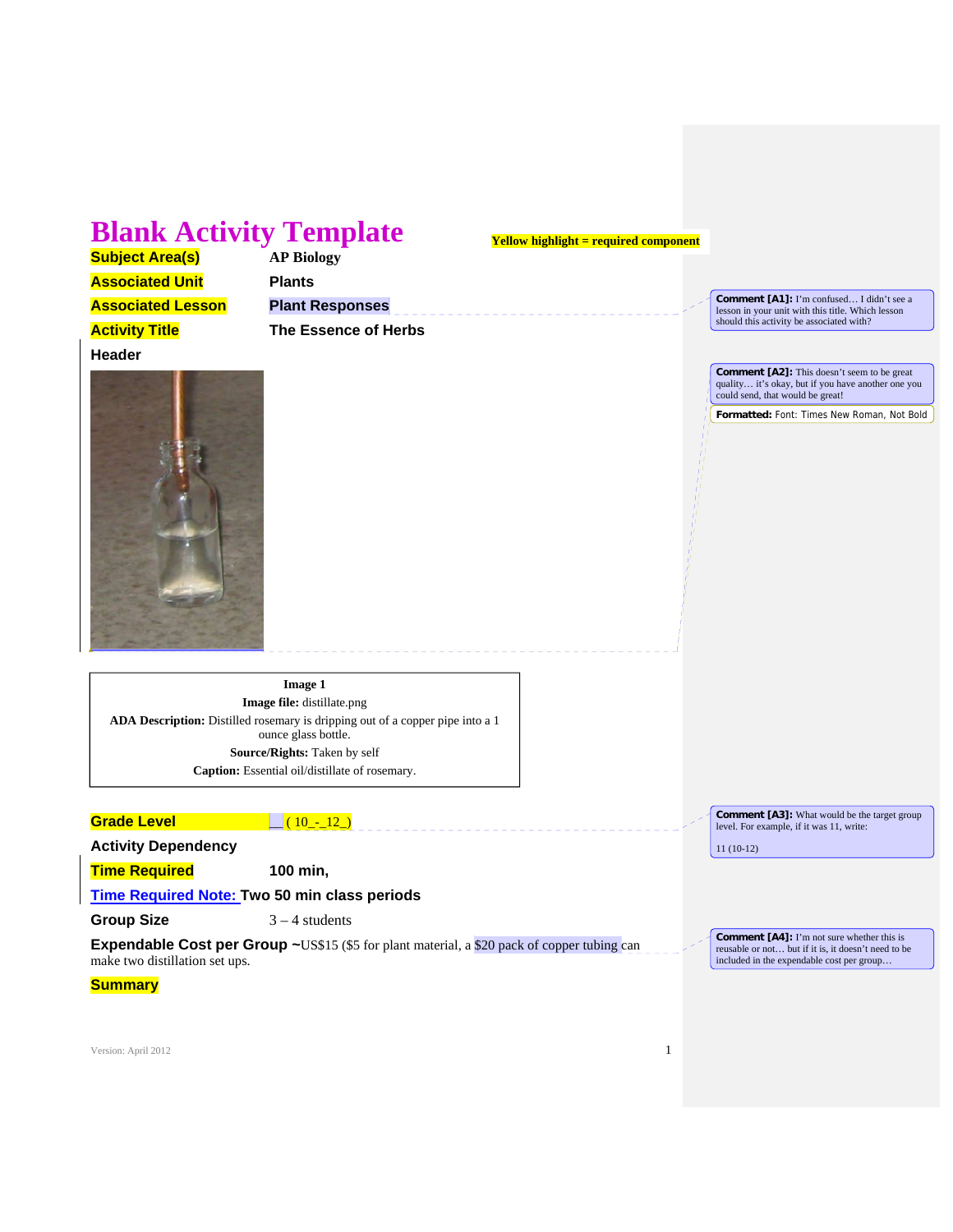Students will learn about distillation and essential oils. This lab activity will allow students to explore how chemical engineers extract useful compounds from plants to be used in a wide range of useful products.

#### **Engineering Connection**

Distillation is a fundamental tool for purifying raw, natural substances into useful, predictable products. Chemical engineers utilize distillation columns for refinement of oil

#### **Engineering Category** = #1

Choose the category that best describes this activity's amount/depth of engineering content: 1. Engineering analysis or partial design

#### **Keywords**

Plants, Distillation, Chemical Engineering, Biology

#### **Educational Standards**

*Science: Texas, science, 2009, The Texas Essential Knowledge and Skills, Chapter 112* 

1A demonstrate safe practices during laboratory investigations

3D evaluate models according to their limitations in representing biological objects or events

7E analyze and evaluate the relationship of natural selection to adaptation and to the development of diversity in and among species

#### **Pre-Requisite Knowledge**

#### **Learning Objectives**

After this activity, students should be able to:

- **Describe the types of defense mechanisms in plants**
- **Describe the chemical characteristics of plant defense mechanisms and essential oils**

### **Materials List**

Each group needs:

- 2 500mL Erlenmeyer flasks
- 1 small bottle with screw cap to capture distillate
- 2 rubber stoppers (1 with 1 hole, 1 with 2 holes)
- 300mL water
- 1 copper tube bridging the two flasks, 1 copper tube forming a column (12-24 inches tall) with a spiraling coil down to the end (Note: coils of copper tubing can be obtained at home improvement stores in the home appliance section, I use tubing for refrigerator icemakers) see Figure 2
- 1 hotplate or Bunsen burner setup

Version: April 2012  $2^2$ 

**Comment [A5]:** We require at least one ITEEA standard for each lesson and activity. Please add one. You can browse these standards at: http://www.teachengineering.org/browse\_standards. php?submitted=true&state=International+Technolog y+and+Engineering+Educators+Association&lowgra de=-

1&highgrade=12&type=empty&date=latest&submit \_button=Browse+Standards

Please choose from grade appropriate standard subsets.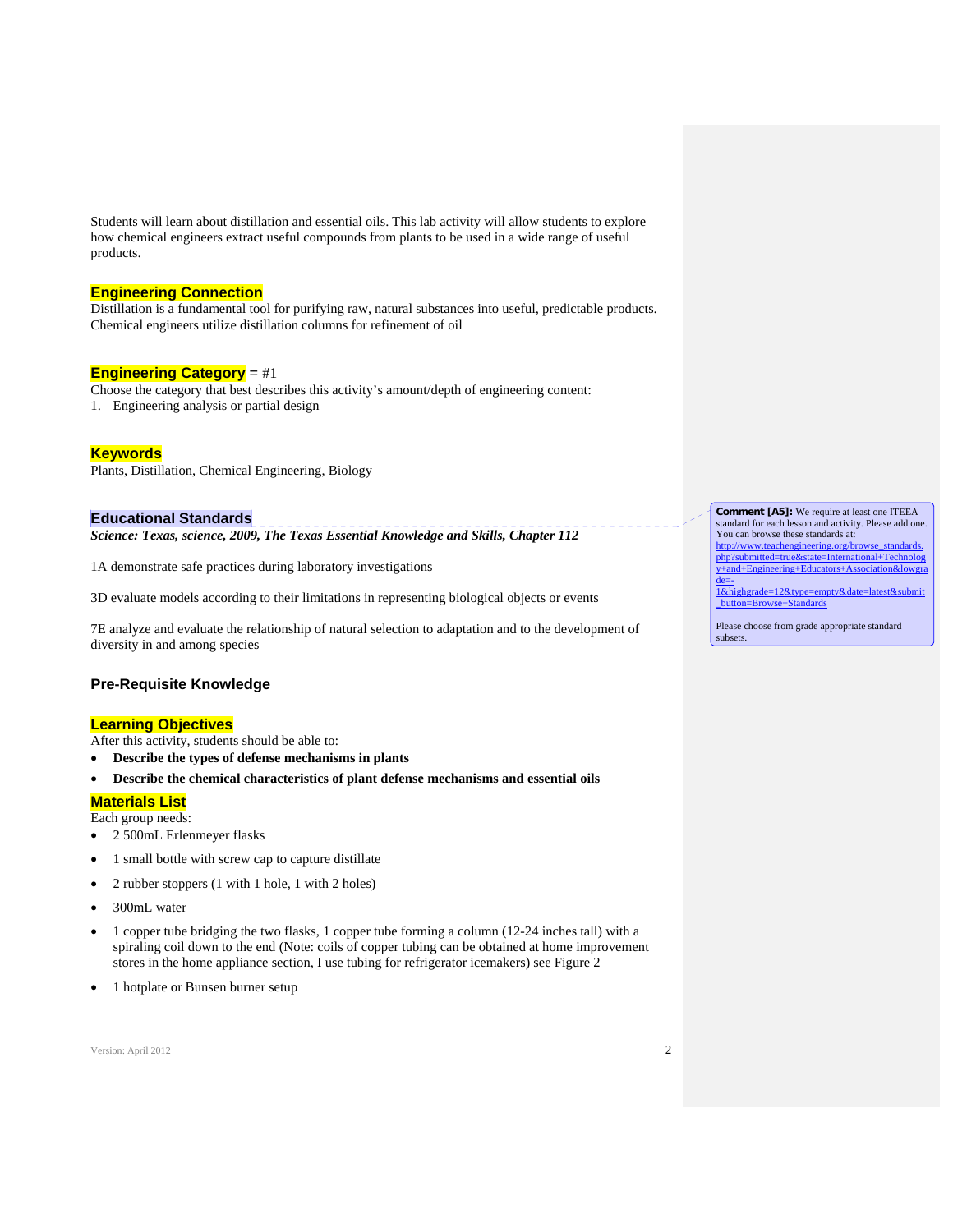Enough plant material to fill a 500 mL flask (lavender, rosemary, flower petals, etc)

To share with the entire class:

Thermometers or other temperature reading devices

#### **Introduction / Motivation**

There is no measure to how important plants are in our daily lives. They provide the air we breathe, the food we eat, medicines to cure us, and dyes to portray individuality. Every student in the classroom either has in their backpack or is wearing something that was produced with plant material. Since so many consumer products require specific, purified and quality controlled constituents from plants, a certain amount of biological, chemical and engineering understanding is necessitated. In the last lecture, we learned how distillation works and was used by the alchemists to prepare medicines. For today's activity, students will choose an herb or flower that is interesting to the members of their lab group and is easily attainable for the distillation lab.

# **Vocabulary / Definitions**

| <b>Word</b>  | <b>Definition</b>                                                                                                                                                |  |  |
|--------------|------------------------------------------------------------------------------------------------------------------------------------------------------------------|--|--|
| Distillation | The process of heating a liquid until it boils, then condensing and collecting the                                                                               |  |  |
|              | resultant hot vapors (Organic Chemistry at CU Boulder)                                                                                                           |  |  |
| Essential    | A mixture of organic compounds dominated by terpenes and terpenoids, largely                                                                                     |  |  |
| Oil          | collected for fragrance and flavor.                                                                                                                              |  |  |
| Distillate   | A liquid that has undergone the distillation process, thereby containing a higher<br>concentration of the chemical with the lowest vapor pressure/boiling point. |  |  |
| Azeotrope    | A mixture of at least two liquids that can no longer be altered by distillation.                                                                                 |  |  |

#### **Procedure Background**

This lesson is contained within the unit plant physiology, after the students have learned basic structures and functions of plants. Students will be able to discuss fictional plant properties with exciting real-life examples. There will also be a strong emphasis on scientific methods of detecting and measuring these exciting properties as well as the daily applicability.

#### **Before the Activity**

- Assemble the distillation apparatuses and have them ready at the lab stations
- If the students do not already have groups, separate them into groups of 3-4 students and place them at their lab stations

#### **With the Students**

- 1. Students will need to fill the first flask with water, the second with the plant material of their choice.
- 2. Using hot plates or Bunsen burners, the students will slowly heat the water and monitor the temperature of the column.
- 3. The students should adjust the temperature of their heating device to attempt to keep the temperature at the top of the column close to 80 degrees C.
- 4. During the distillation, students can be shown video clips from movies or other pop culture (i.e. Harry Potter) showing the brewing of magic potions. After each clip, engage in the students why certain ingredients may have been added. A wealth of knowledge on these subjects is freely available online. Teachers can also use the associated lesson on alchemy, which complements this laboratory well.
- 5. Once distillation is finished, the students should close their small bottles and briefly shake the contents. Then ask them to smell the contents and say whether the smell is what they had expected or not and why that might be.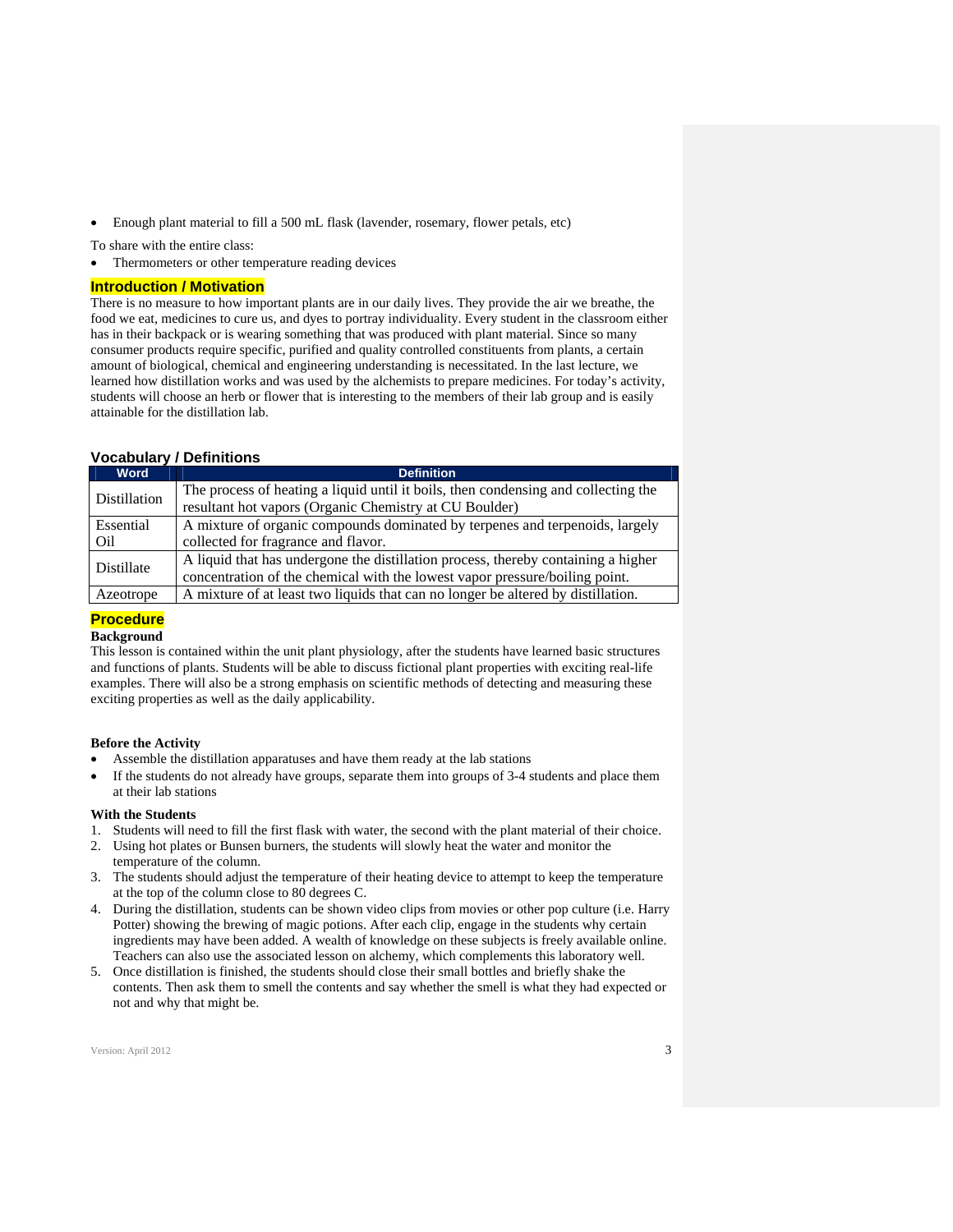**Comment [A6]:** This picture wasn't included in the zip file you sent. Could you insert it here?

# **Figure 1**

**Image file:** still.png **ADA Description:** A distillation setup in a fume hood is being presented to an AP biology class. **Source/Rights:** Taken by Self **Caption:** Distillation Setup

### **Attachments**

**Image**

Alchemy and Distillation PowerPoint Presentation The Essence of Herbs Pre-Lab Quiz

#### **Safety Issues**

- Burns from students touching the column, heating devices or flasks
- Students should follow safety guidelines as with any lab activity that uses a heating device

**Troubleshooting Tips** 

# **Investigating Questions**

#### **Assessment**

**Pre-Activity Assessment**  *Descriptive Title:* The Essence of Herbs Pre-Lab Quiz

**Activity Embedded Assessment**  *Descriptive Title:* \_\_\_?

**Post-Activity Assessment**  *Descriptive Title:* \_\_\_?

# **Activity Extensions**

#### **Activity Scaling**

- For lower grades, \_\_\_?
- For upper grades,  $\_\$ ?

**Additional Multimedia Support** 

#### **References**

**Other** 

**Redirect URL** 

**Contributors** 

Version: April 2012 4

**Comment [A7]:** This is a required section and needs to be fully completed.

Please explain how the Essence of Herbs Pre-Lab Quiz assesses students, and what it covers.

Also, how is the teacher assessing if students are engaged and understanding the activity during the actual activity? Through observations? Through questions?

How are students assessed after the activity?